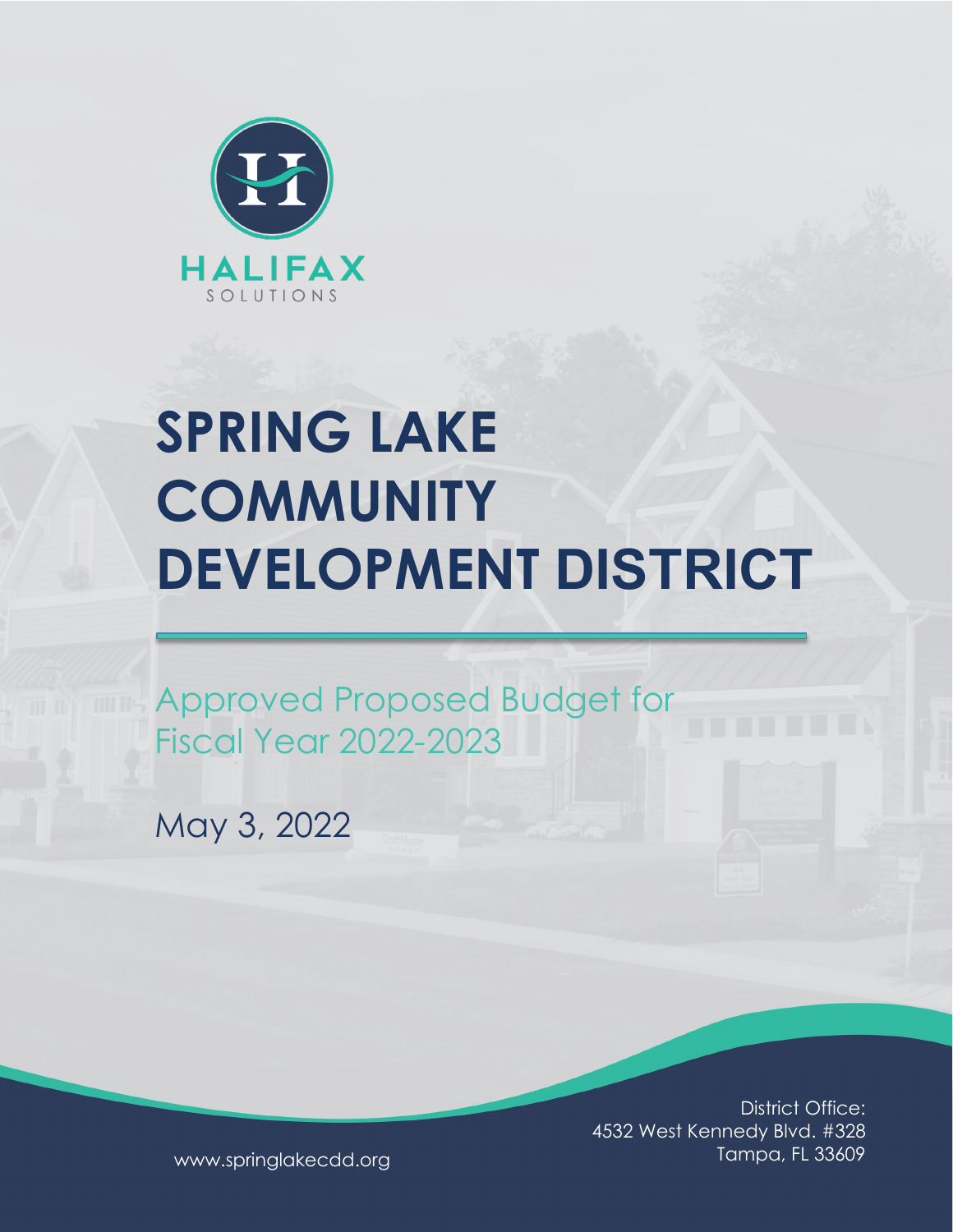# **TABLE OF CONTENTS**

| <b>Proposed General Fund Fiscal Year 2022-2023</b>                 |              |
|--------------------------------------------------------------------|--------------|
| Proposed Reserve Fund Fiscal year 2022-2023                        | $\mathbf{2}$ |
| <b>Proposed Debt Service Fund Fiscal Year 2022-2023</b>            | 3            |
| Proposed Assessment Schedule Comparison from Fiscal Year 2021-2022 | 4            |
| <b>Proposed Assessment Schedule Fiscal Year 2022-2023</b>          | 5            |

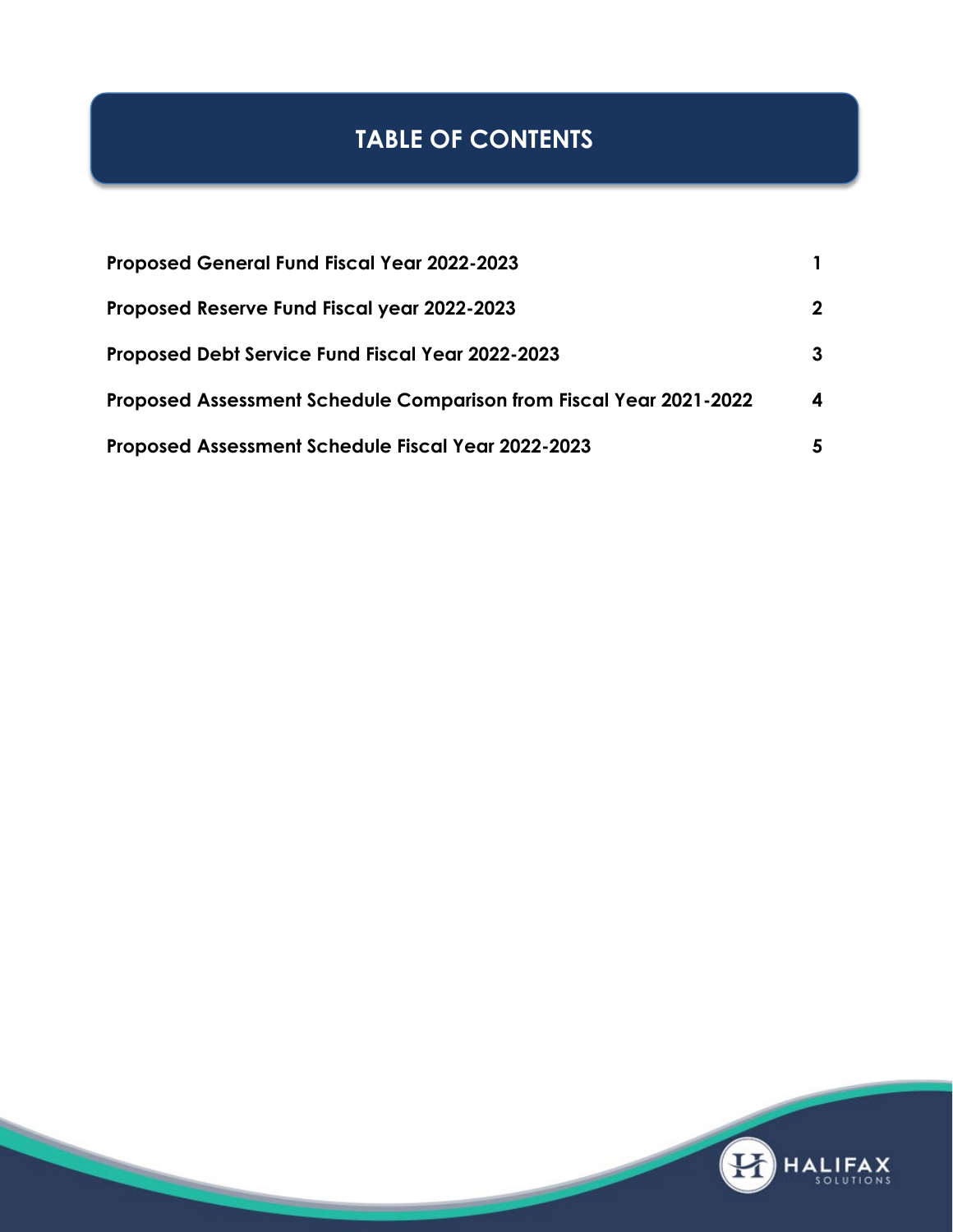# **Proposed Budget Spring Lake Community Development District General Fund Fiscal Year 2021/2022**

| $\mathbf{1}$   | <b>Chart of Accounts Classification</b>                                    | <b>Actual YTD</b><br>through<br>03/31/22 |                                    | Projected<br><b>Annual Totals</b><br>2021/2022 |                                   |           | Annual<br><b>Budget for</b><br>2021/2022 | Projected<br><b>Budget variance</b><br>for 2021/2022 |                                                      | <b>Budget for</b><br>2022/2023 |                          | <b>Budget Increase</b><br>(Decrease) vs<br>2021/2022             | <b>Comments</b>                                                                                           |  |
|----------------|----------------------------------------------------------------------------|------------------------------------------|------------------------------------|------------------------------------------------|-----------------------------------|-----------|------------------------------------------|------------------------------------------------------|------------------------------------------------------|--------------------------------|--------------------------|------------------------------------------------------------------|-----------------------------------------------------------------------------------------------------------|--|
| $\overline{a}$ | <b>REVENUES</b>                                                            |                                          |                                    |                                                |                                   |           |                                          |                                                      |                                                      |                                |                          |                                                                  |                                                                                                           |  |
| 3              |                                                                            |                                          |                                    |                                                |                                   |           |                                          |                                                      |                                                      |                                |                          |                                                                  |                                                                                                           |  |
| $\overline{4}$ | Interest Earnings                                                          |                                          |                                    |                                                |                                   |           |                                          |                                                      |                                                      |                                |                          |                                                                  |                                                                                                           |  |
| 5<br>6         | <b>Interest Earnings</b><br><b>Special Assessments</b>                     | \$                                       | $18$ \ \$                          |                                                | 36                                | \$        |                                          | \$                                                   | 36                                                   | \$                             |                          | \$<br>$\overline{\phantom{a}}$                                   |                                                                                                           |  |
| $\overline{7}$ | Tax Roll*                                                                  | \$                                       | 683,261                            | $\sqrt{3}$                                     | 689,462                           | \$        | 689,462                                  | \$                                                   | $\overline{\phantom{a}}$                             | \$                             | 900,462                  | \$<br>211,000                                                    |                                                                                                           |  |
| 8              | Other Miscellaneous Revenues                                               |                                          |                                    |                                                |                                   |           |                                          |                                                      |                                                      |                                |                          |                                                                  |                                                                                                           |  |
| 9              | Miscellaneous Revenues                                                     | \$                                       | 50                                 | \$                                             | 100                               | \$        | $\overline{\phantom{a}}$                 | \$                                                   | 100                                                  | \$                             | L,                       | \$<br>$\overline{\phantom{a}}$                                   |                                                                                                           |  |
| 10<br>11       | <b>TOTAL REVENUES</b>                                                      | \$                                       | 683,329 \$                         |                                                | 689,598                           | - \$      | 689,462 \$                               |                                                      | 136S                                                 |                                | 900,462                  | \$<br>211,000                                                    |                                                                                                           |  |
| 12             |                                                                            |                                          |                                    |                                                |                                   |           |                                          |                                                      |                                                      |                                |                          |                                                                  |                                                                                                           |  |
| 13<br>14       | Balance Forward from Prior Year                                            | \$                                       |                                    | \$                                             |                                   | \$        | $\overline{\phantom{a}}$                 | \$                                                   | $\blacksquare$                                       | \$                             |                          | \$<br>$\overline{\phantom{a}}$                                   |                                                                                                           |  |
| 15             | TOTAL REVENUES AND BALANCE FORWARD                                         | \$                                       | 683,329 \$                         |                                                | 689,598                           | ŝ.        | 689.462 \$                               |                                                      |                                                      |                                | 136 \$ 900,462           | 211,000<br>-S                                                    |                                                                                                           |  |
| 16<br>17       | <b>EXPENDITURES - ADMINISTRATIVE</b>                                       |                                          |                                    |                                                |                                   |           |                                          |                                                      |                                                      |                                |                          |                                                                  |                                                                                                           |  |
| 18             |                                                                            |                                          |                                    |                                                |                                   |           |                                          |                                                      |                                                      |                                |                          |                                                                  |                                                                                                           |  |
| 19             | Legislative                                                                |                                          |                                    |                                                |                                   |           |                                          |                                                      |                                                      |                                |                          |                                                                  |                                                                                                           |  |
| 20             | <b>Supervisor Fees</b>                                                     | \$                                       | 6,000                              | \$                                             | 12,000                            | \$        | $12,000$ \ \$                            |                                                      | $\overline{\phantom{a}}$                             | \$                             | 13,000                   | \$                                                               | 1,000   12 meetings & 1 workshop scheduled for FY 22/23.                                                  |  |
| 21             | Financial & Administrative                                                 |                                          |                                    |                                                |                                   |           |                                          |                                                      |                                                      |                                |                          |                                                                  |                                                                                                           |  |
| 22<br>23       | District Management<br><b>District Engineer</b>                            | \$<br>\$                                 | 18,750 \$<br>$7,715$ \$            |                                                | 37,500<br>15,430                  | -\$<br>\$ | $45,000$ \$<br>$10,000$ \$               |                                                      | $7,500$ \$<br>$(5,430)$ \$                           |                                | 48,000<br>17,000         | 3,000<br>\$<br>\$<br>7,000                                       | \$26,250 (10/1/22-4/30/22) \$19,687.50 (5/1/23-9/30/23) = \$45,937.50                                     |  |
| 24             | <b>Disclosure Report</b>                                                   | \$                                       | 14,167                             | \$                                             | 28,333                            | \$        | 10,000                                   | \$                                                   | (18, 333)                                            | \$                             | 6,000                    | \$                                                               | (4,000) For two bonds Series 2014 & 2017.                                                                 |  |
| 25             | <b>Trustees Fees</b>                                                       | \$                                       | $3,000$ \$                         |                                                | 6,000                             | \$        | 8,200                                    | \$                                                   | $2,200$ \$                                           |                                | 8,200                    | \$                                                               |                                                                                                           |  |
| 26             | <b>Auditing Services</b>                                                   | \$                                       | 58                                 | $\sqrt{3}$                                     | 116                               | \$        | $5,900$ \$                               |                                                      | $5,784$ \$                                           |                                | 7,100                    | \$<br>1,200                                                      |                                                                                                           |  |
| 27<br>28       | Arbitrage Rebate Calculation<br>Postage, Copies, Mailings                  | \$<br>\$                                 | $\sim$<br>1,319                    | \$<br>$\mathbb{S}$                             | $\sim$<br>2,639                   | \$<br>\$  | $\sim$<br>$1,500$ \$                     | \$                                                   | $\sim$<br>$(1, 139)$ \$                              | \$                             | 1,000<br>1,500           | \$<br>\$<br>$\overline{\phantom{a}}$                             | 1,000 For two bonds Series 2014 & 2017, \$500 each report.                                                |  |
| 29             | <b>Bank Fees</b>                                                           | \$                                       | 38                                 | \$                                             | 76                                | \$        | 100                                      | \$                                                   | 24                                                   | \$                             | 250                      | \$<br>150                                                        |                                                                                                           |  |
| 30             | Public Officials Liability Insurance                                       | \$                                       | 3,064                              | \$                                             | 3,064                             | \$        | 3,256                                    | \$                                                   | 192                                                  | \$                             | 3,677                    | \$                                                               | 421 Budget estimate provided by Egis.                                                                     |  |
| 31             | Legal Advertising                                                          | \$                                       | 2,193                              | \$                                             | 4,386                             | \$        | 2,500                                    | \$                                                   | $(1,886)$ \$                                         |                                | 7,000                    | \$<br>4,500                                                      |                                                                                                           |  |
| 32             | Dues, Licenses & Fees                                                      | \$                                       | 175                                | \$                                             | 175                               | \$        | 175                                      | \$                                                   | $\overline{\phantom{a}}$                             | \$                             | 175                      | \$                                                               |                                                                                                           |  |
| 33<br>34       | Email Hosting, Maintenance, Backup<br>Website Hosting, Maintenance, Backup | \$<br>\$                                 | $\overline{\phantom{a}}$<br>625    | \$<br>$\sqrt{3}$                               | $\overline{\phantom{a}}$<br>1,500 | \$        | $\overline{\phantom{a}}$<br>1,500        | \$<br>\$                                             | $\overline{\phantom{a}}$<br>$\overline{\phantom{a}}$ | \$<br>\$                       | 1,400<br>1,500           | \$<br>\$                                                         | 1,400 Halifax Solutions/Outlook set up and annual maintenance fees.<br>Halifax Solutions \$125 per month. |  |
| 35             | ADA Website Compliance                                                     | \$                                       | 1,500                              | \$                                             | 1,500                             | \$<br>\$  | $1,500$ \$                               |                                                      | $\overline{\phantom{a}}$                             | \$                             | 4,625                    | $\mathfrak s$                                                    | 3,125 New Website \$2,325 + \$1,537.50 ADA service. \$750 Halifax set up.                                 |  |
| 36             | Legal Counsel                                                              |                                          |                                    |                                                |                                   |           |                                          |                                                      |                                                      |                                |                          |                                                                  |                                                                                                           |  |
| 37             | <b>District Counsel</b>                                                    | $$\mathbb{S}$$                           | 25,090                             | \$                                             | 50,181                            | \$        | $12,000$ \$                              |                                                      | $(38, 181)$ \$                                       |                                | 25,000                   | \$<br>13,000                                                     |                                                                                                           |  |
| 38             |                                                                            |                                          |                                    |                                                |                                   |           |                                          |                                                      |                                                      |                                |                          |                                                                  |                                                                                                           |  |
| 39<br>40       | <b>Administrative Subtotal</b>                                             | \$                                       | 83,694 \$                          |                                                | 162,900                           | s.        | $113,631$ \$                             |                                                      |                                                      |                                | $(49, 269)$ \$ 145,427   | 31,796<br>\$                                                     |                                                                                                           |  |
| 41             | <b>EXPENDITURES - FIELD OPERATIONS</b>                                     |                                          |                                    |                                                |                                   |           |                                          |                                                      |                                                      |                                |                          |                                                                  |                                                                                                           |  |
| 42             |                                                                            |                                          |                                    |                                                |                                   |           |                                          |                                                      |                                                      |                                |                          |                                                                  |                                                                                                           |  |
| 43             | <b>Electric Utility Services</b>                                           |                                          |                                    |                                                |                                   |           |                                          |                                                      |                                                      |                                |                          | \$<br>$\sim$                                                     |                                                                                                           |  |
| 44<br>45       | <b>Street Lights</b><br>Stormwater Control                                 | \$                                       | 70,845 \$                          |                                                | 141,690 \$                        |           | 114,000 \$                               |                                                      | $(27,690)$ \$                                        |                                | 155,000                  | \$<br>41,000<br>\$<br>$\overline{\phantom{a}}$                   |                                                                                                           |  |
| 46             | Aquatic Maintenance                                                        | \$                                       | $5,355$ \$                         |                                                | 10,710                            | \$        | $19,600$ \$                              |                                                      | $8,890$ \$                                           |                                | 20,000                   | \$<br>400                                                        |                                                                                                           |  |
| 47             | Aquatic Plant Replacement                                                  | \$                                       | $\sim$                             | \$                                             |                                   | \$        | 15,000                                   | \$                                                   | $15,000$ \$                                          |                                | 7,000                    | \$<br>(8,000)                                                    |                                                                                                           |  |
| 48             | Aquatic Improvements & Repairs                                             | \$                                       | 7,162                              | \$                                             | 14,324                            | \$        | $12,000$ \$                              |                                                      | $(2,324)$ \$                                         |                                | 12,000                   | \$<br>$\overline{\phantom{a}}$                                   |                                                                                                           |  |
| 49<br>50       | Waterway Special Treatment Lake Lucaya<br>Waterway Fish Stocking           | \$<br>\$                                 | 1,790<br>$\blacksquare$            | \$<br>\$                                       | 3,580<br>$\overline{\phantom{a}}$ | \$<br>\$  | 16,000<br>$10,000$ \$                    | \$                                                   | $12,420$ \$<br>$10,000$ \$                           |                                | 16,000<br>10,000         | \$<br>$\overline{\phantom{a}}$<br>\$<br>$\overline{\phantom{a}}$ |                                                                                                           |  |
| 51             | Mitigation Area Monitoring & Maintenance                                   | \$                                       | 1,565                              | \$                                             | 3,130                             | \$        | 9,000                                    | \$                                                   | $5,870$ \$                                           |                                | 5,000                    | \$<br>(4,000)                                                    |                                                                                                           |  |
| 52             | Other Physical Environment                                                 |                                          |                                    |                                                |                                   |           |                                          |                                                      |                                                      |                                |                          | \$                                                               |                                                                                                           |  |
| 53             | General Liability Insurance & Crime                                        | \$                                       | 30,029                             | \$                                             | 30,029                            | \$        | 9,563                                    | \$                                                   | $(20, 466)$ \$                                       |                                | 4,957                    | \$                                                               | (4,606) Budget estimate provided by Egis.                                                                 |  |
| 54             | Property Insurance<br>Entry & Walls Maintenance                            | \$                                       | $\overline{\phantom{a}}$           | \$                                             | $\sim$                            | \$        | $\overline{\phantom{a}}$                 | \$                                                   | $\overline{\phantom{a}}$                             | \$                             | 31,078                   | \$                                                               | 31,078 Budget estimate provided by Egis.                                                                  |  |
| 55<br>56       | Landscape Maintenance                                                      | \$<br>\$                                 | 68,911                             | \$<br>\$                                       | 137,822                           | \$<br>\$  | 40,000<br>112,068                        | \$<br>\$                                             | 40,000 \$<br>$(25, 754)$ \$                          |                                | 40,000<br>235,000        | \$<br>\$<br>122,932                                              |                                                                                                           |  |
| 57             | Irrigation Maintenance                                                     | \$                                       | 13,741                             | \$                                             | 27,481                            | \$        | 30,000                                   | \$                                                   | 2,519                                                | \$                             | 30,000                   | \$<br>$\overline{\phantom{a}}$                                   |                                                                                                           |  |
| 58             | Irrigation Repairs                                                         |                                          |                                    | \$.                                            |                                   |           | $\sim$                                   | 15                                                   | $\sim$                                               | 15                             | $\sim$                   |                                                                  | Is this included in irrigation maintenance?                                                               |  |
| 59             | Landscape - Mulch                                                          | \$                                       | $\overline{\phantom{a}}$           | \$                                             | $\overline{\phantom{a}}$          | \$        | $45,000$ \$                              |                                                      | $45,000$ \$                                          |                                | 55,000 \$                | 10,000                                                           |                                                                                                           |  |
| 60<br>61       | Landscape - Tree Trimming<br>Landscape Miscellaneous - Annuals             | \$<br>\$                                 | $\blacksquare$<br>$\blacksquare$   | \$<br>\$                                       | $\omega$<br>$\blacksquare$        | \$<br>\$  | $\sim$<br>$2,600$ \$                     | \$                                                   | $\sim$<br>$2,600$ \$                                 | \$                             | $32,000$ \$<br>$\sim$    | \$                                                               | 32,000 Broke mulch and tree trimming into two lines.<br>(2,600) Included in new contract.                 |  |
| 62             | Landscape Replacement Plants, Shrubs, Trees                                | \$                                       | 5,188                              | \$                                             | 10,375                            | \$        | $50,000$ \$                              |                                                      | $39,625$ \$                                          |                                | $50,000$ \$              |                                                                  |                                                                                                           |  |
| 63             | <b>Field Services</b>                                                      | \$                                       | $\overline{\phantom{a}}$           | \$                                             | $\overline{\phantom{a}}$          | \$        | $16,000$ \$                              |                                                      | $16,000$ \$                                          |                                | $9,000$ \$               |                                                                  | (7,000) Rizzetta & Company services.                                                                      |  |
|                | 64 Parks & Recreation                                                      |                                          |                                    |                                                |                                   |           |                                          |                                                      |                                                      |                                |                          | \$                                                               |                                                                                                           |  |
| 65<br>66       | Employee - Salaries & Payroll Taxes<br>Maintenance & Repair                | \$<br>\$                                 | $\overline{\phantom{a}}$<br>12,615 | \$<br>\$                                       | 25,230                            | \$<br>\$  | $\overline{\phantom{a}}$<br>$35,000$ \$  | \$                                                   | $\overline{\phantom{a}}$<br>$9,770$ \$               | \$                             | 8,000<br>35,000          | \$<br>\$                                                         | 8,000 HOA reimbursement for Steve Horan.                                                                  |  |
|                | 67 Capital Reserves                                                        |                                          |                                    |                                                |                                   |           |                                          |                                                      |                                                      |                                |                          |                                                                  |                                                                                                           |  |
| 68             | Reserves                                                                   | \$                                       | $\overline{\phantom{a}}$           | \$                                             | $\overline{\phantom{a}}$          | \$        | $40,000$ \$                              |                                                      | 40,000 \$                                            |                                | $\overline{\phantom{a}}$ | \$                                                               | (40,000) Line moved to Reserve Fund Budget.                                                               |  |
| 69             |                                                                            |                                          |                                    |                                                |                                   |           |                                          |                                                      |                                                      |                                |                          |                                                                  |                                                                                                           |  |
| 70             | <b>Field Operations Subtotal</b>                                           | <b>S</b><br>217,201                      |                                    |                                                | 404,372                           |           | 575,831                                  |                                                      | 171,459                                              |                                | 755,035                  | 179,204                                                          |                                                                                                           |  |
| 71             | 72 Contingency for County TRIM Notice                                      |                                          |                                    |                                                |                                   |           |                                          |                                                      |                                                      |                                |                          |                                                                  |                                                                                                           |  |
| 73             |                                                                            |                                          |                                    |                                                |                                   |           |                                          |                                                      |                                                      |                                |                          |                                                                  |                                                                                                           |  |
| 74             | <b>TOTAL EXPENDITURES</b>                                                  |                                          | 300,895                            |                                                | 567,272                           |           | 689,462                                  |                                                      | 122,190                                              |                                | 900,462                  | 211,000                                                          |                                                                                                           |  |
| 75             |                                                                            |                                          |                                    |                                                |                                   |           |                                          |                                                      |                                                      |                                |                          |                                                                  |                                                                                                           |  |
| 77             | 76 EXCESS OF REVENUES OVER EXPENDITURES                                    | \$                                       | $382,435$ \$                       |                                                | $122,326$ \$                      |           | $\blacksquare$                           | \$                                                   | $122,326$ \$                                         |                                | $\blacksquare$           | \$<br>$\blacksquare$                                             |                                                                                                           |  |
|                |                                                                            |                                          |                                    |                                                |                                   |           |                                          |                                                      |                                                      |                                |                          |                                                                  |                                                                                                           |  |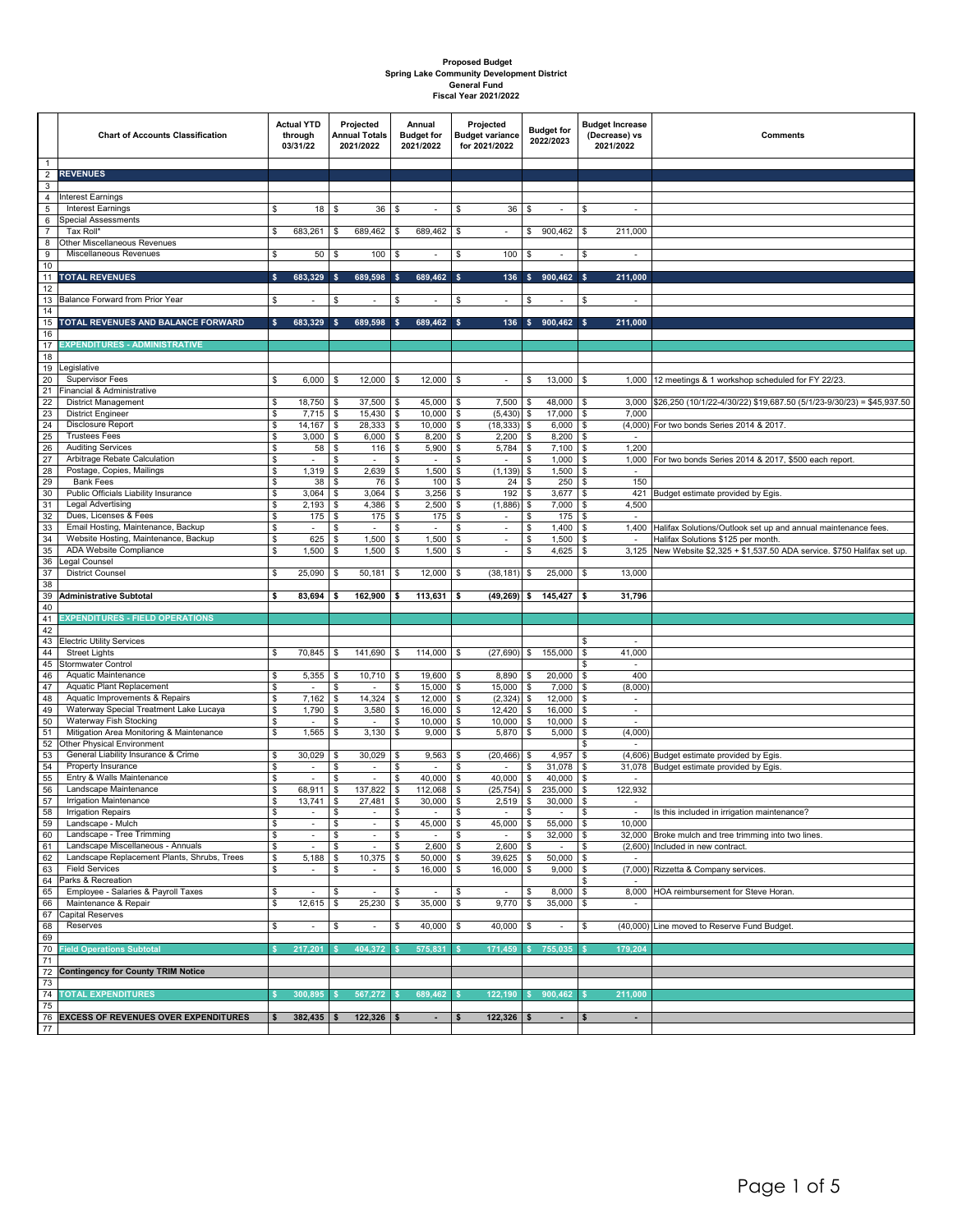#### **Proposed Budget Spring Lake Community Development District Reserve Fund Fiscal Year 2021/2022**

|                | <b>Chart of Accounts Classification</b> | <b>Actual YTD</b><br>through<br>03/31/22 | Projected<br><b>Annual Totals</b><br>2021/2022 | Annual<br><b>Budget for</b><br>2021/2022 | Projected<br><b>Budget</b><br>variance<br>for<br>2021/2022 | <b>Budget for</b><br>2022/2023 | <b>Budget Increase</b><br>(Decrease) vs<br>2021/2022 | <b>Comments</b> |
|----------------|-----------------------------------------|------------------------------------------|------------------------------------------------|------------------------------------------|------------------------------------------------------------|--------------------------------|------------------------------------------------------|-----------------|
| $\mathbf{1}$   |                                         |                                          |                                                |                                          |                                                            |                                |                                                      |                 |
| $\overline{2}$ | <b>REVENUES</b>                         |                                          |                                                |                                          |                                                            |                                |                                                      |                 |
| 3              |                                         |                                          |                                                |                                          |                                                            |                                |                                                      |                 |
| 4              | <b>Special Assessments</b>              |                                          |                                                |                                          |                                                            |                                |                                                      |                 |
| 5              | Tax Roll*                               | \$<br>$\sim$                             | \$<br>$\sim$                                   | 40,000<br>\$                             | \$ (40,000) \$                                             | 100,000                        | \$<br>60,000                                         |                 |
| 6              | <b>Interest Earnings</b>                |                                          |                                                |                                          |                                                            |                                |                                                      |                 |
| $\overline{7}$ | <b>Interest Earnings</b>                | \$<br>$\sim$                             | \$<br>$\sim$                                   | \$<br>$\blacksquare$                     | \$<br>$\sim$                                               | \$<br>٠                        | \$<br>$\sim$                                         |                 |
| $\overline{8}$ |                                         |                                          |                                                |                                          |                                                            |                                |                                                      |                 |
| 9              | <b>TOTAL REVENUES</b>                   | \$<br>$\blacksquare$                     | \$<br>$\blacksquare$                           | 40,000<br>\$                             | $(40,000)$ \$<br>\$                                        | 100,000                        | 60,000<br>S.                                         |                 |
| 10             |                                         |                                          |                                                |                                          |                                                            |                                |                                                      |                 |
| 12             |                                         |                                          |                                                |                                          |                                                            |                                |                                                      |                 |
|                | 13 TOTAL REVENUES AND BALANCE           | \$<br>$\blacksquare$                     | \$<br>$\blacksquare$                           | 40,000<br>\$                             | $(40,000)$ \$<br>S.                                        | 100,000                        | 60,000<br>S.                                         |                 |
| 14             |                                         |                                          |                                                |                                          |                                                            |                                |                                                      |                 |
|                | 15 EXPENDITURES                         |                                          |                                                |                                          |                                                            |                                |                                                      |                 |
| 16             |                                         |                                          |                                                |                                          |                                                            |                                |                                                      |                 |
|                | 17 Contingency                          |                                          |                                                |                                          |                                                            |                                |                                                      |                 |
| 18             | <b>Capital Reserves</b>                 | \$<br>$\sim$                             | \$<br>$\sim$                                   | \$<br>40,000                             | \$<br>40,000                                               | \$<br>100,000                  | \$<br>60,000                                         |                 |
| 19             |                                         |                                          |                                                |                                          |                                                            |                                |                                                      |                 |
|                | 20 TOTAL EXPENDITURES                   | \$<br>$\blacksquare$                     | \$<br>$\blacksquare$                           | \$<br>40,000                             | 40,000                                                     | \$<br>100,000                  | S.<br>60,000                                         |                 |
| 21             |                                         |                                          |                                                |                                          |                                                            |                                |                                                      |                 |
| 22             | <b>EXCESS OF REVENUES OVER</b>          | \$<br>$\blacksquare$                     | \$<br>$\blacksquare$                           | \$<br>$\blacksquare$                     | \$<br>$\blacksquare$                                       | \$<br>$\blacksquare$           | \$<br>$\blacksquare$                                 |                 |
| 23             |                                         |                                          |                                                |                                          |                                                            |                                |                                                      |                 |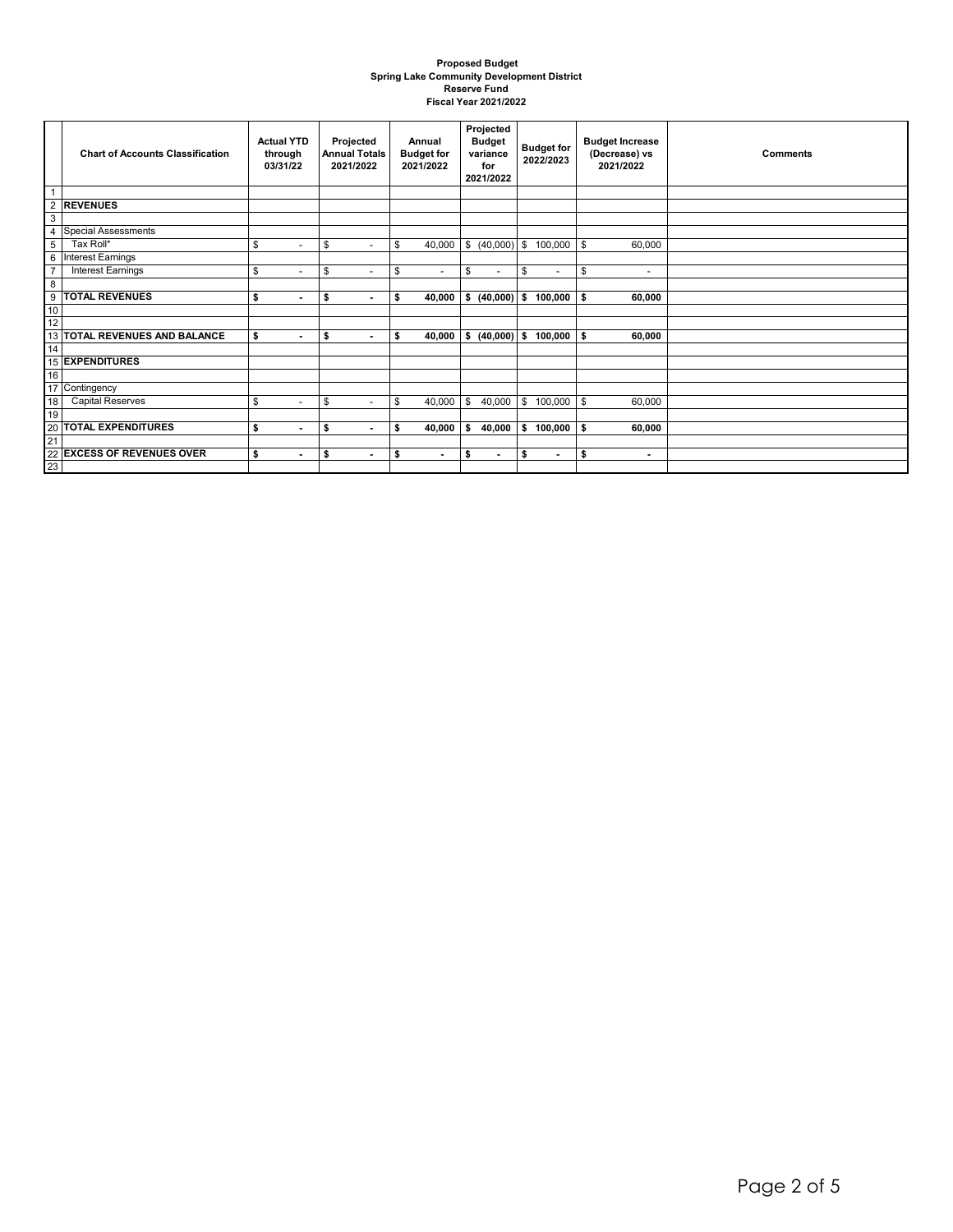# **SPRING LAKE COMMUNITY DEVELOPMENT DISTRICT FISCAL YEAR 2023 DEBT SERVICE SCHEDULE**

|                                                      | <b>SERIES 2014</b> | <b>SERIES 2017</b> | <b>TOTAL</b>   |
|------------------------------------------------------|--------------------|--------------------|----------------|
| <b>REVENUES</b><br>Expected Net Debt Service Revenue | \$475,500.69       | \$655,800.00       | \$1,131,300.69 |
| <b>TOTAL REVENUES</b>                                | \$475,500.69       | \$655,800.00       | \$1,131,300.69 |
| <b>EXPENDITURES</b><br>Interest Due May 1, 2023      | \$159,971.88       | \$230,862.50       | \$390,834.38   |
| Interest Due November 1, 2023                        | \$159,971.88       | \$230,862.50       | \$390,834.38   |
| November 1, 2023 Scheduled Principal Payment         | \$155,000.00       | \$190,000.00       | \$345,000.00   |
| <b>TOTAL EXPENDITURES</b>                            | \$474,943.76       | \$651,725.00       | \$1,126,668.76 |
| <b>EXCESS REVENUE OVER EXPENDITURES</b>              | \$556.93           | \$4,075.00         | \$4,631.93     |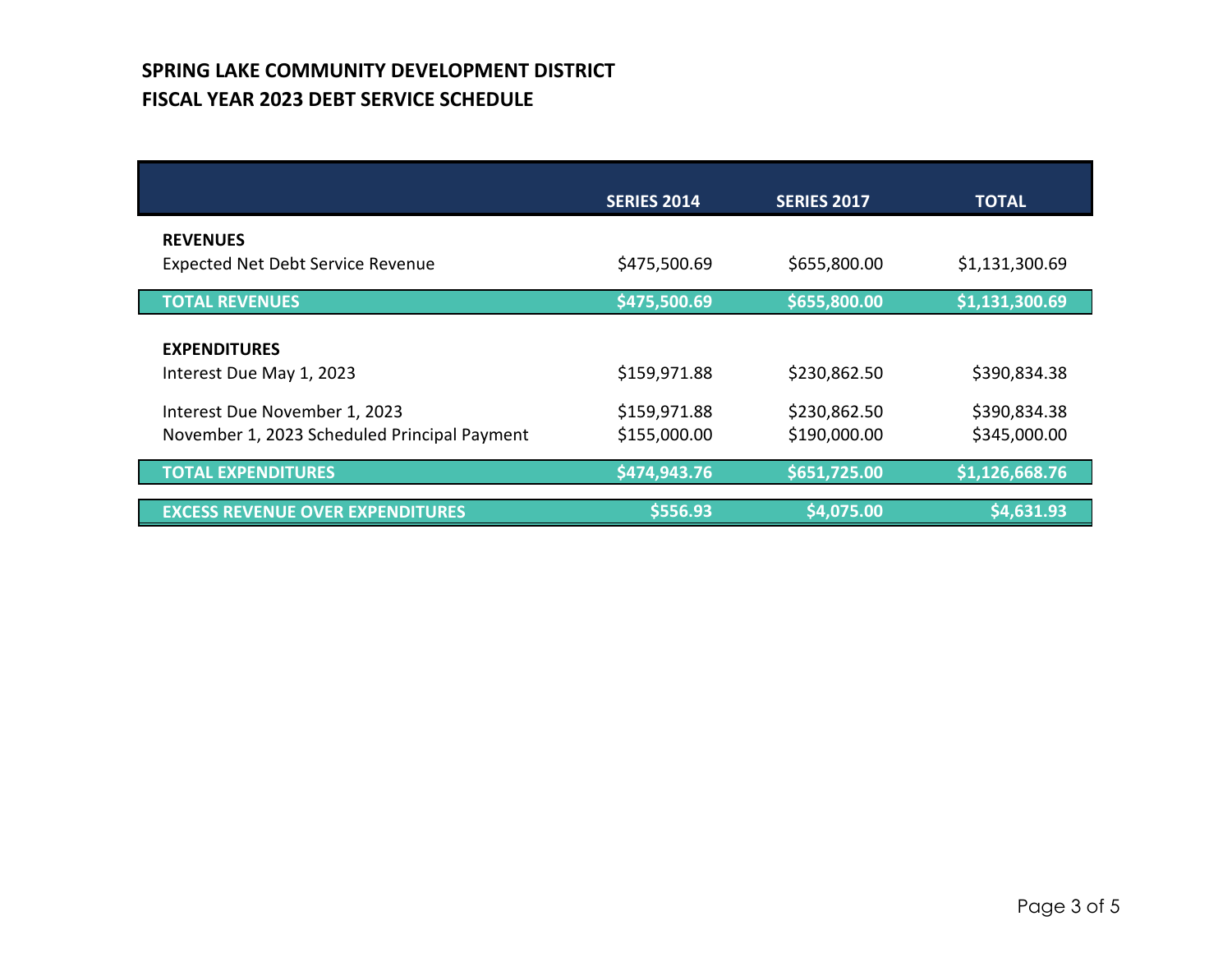## **SPRING LAKE COMMUNITY DEVELOPMENT DISTRICT COMPARISON OF PROPOSED FY 2023 ASSESSMENTS TO FY 2022 ASSESSMENTS**

|                                         |                                   | <b>ACTUAL</b><br><b>FISCAL YEAR 2022 ASSESSMENTS</b> |              |                                   | <b>PROPOSED</b><br><b>FISCAL YEAR 2023 ASSESSMENTS</b> |              | <b>INCREASE (DECREASE)</b> |        |  |
|-----------------------------------------|-----------------------------------|------------------------------------------------------|--------------|-----------------------------------|--------------------------------------------------------|--------------|----------------------------|--------|--|
| LOT SIZE AND TYPE                       | <b>DEBT</b><br><b>SERVICE (1)</b> | <b>OPERATIONS &amp;</b><br><b>MAINTENANCE</b>        | <b>TOTAL</b> | <b>DEBT</b><br><b>SERVICE (1)</b> | <b>OPERATIONS &amp;</b><br><b>MAINTENANCE (2)</b>      | <b>TOTAL</b> | \$                         | %      |  |
| Townhome                                | \$797.87                          | \$497.65                                             | \$1,295.52   | \$797.87                          | \$722.12                                               | \$1,519.99   | \$224.47                   | 17.33% |  |
| Single Family 40' - Type 0              | \$957.45                          | \$594.20                                             | \$1,551.65   | \$957.45                          | \$862.23                                               | \$1,819.68   | \$268.03                   | 17.27% |  |
| Single Family 40' - Type I              | \$1,170.21                        | \$594.20                                             | \$1,764.41   | \$1,170.21                        | \$862.23                                               | \$2,032.44   | \$268.03                   | 15.19% |  |
| Single Family 50' - Type I              | \$1,063.83                        | \$742.75                                             | \$1,806.58   | \$1,063.83                        | \$1,077.79                                             | \$2,141.62   | \$335.04                   | 18.55% |  |
| Single Family 50' - Type II             | \$1,276.60                        | \$742.75                                             | \$2,019.35   | \$1,276.60                        | \$1,077.79                                             | \$2,354.39   | \$335.04                   | 16.59% |  |
| Single Family 60' - Type II (Non-Gated) | \$1,276.60                        | \$891.31                                             | \$2,167.91   | \$1,276.60                        | \$1,293.35                                             | \$2,569.95   | \$402.04                   | 18.55% |  |
| Single Family 60' - Type III            | \$1,489.36                        | \$891.31                                             | \$2,380.67   | \$1,489.36                        | \$1,293.35                                             | \$2,782.71   | \$402.04                   | 16.89% |  |
| Single Family 70' - Type IV             | \$1,595.75                        | \$1,039.86                                           | \$2,635.61   | \$1,595.75                        | \$1,508.91                                             | \$3,104.66   | \$469.05                   | 17.80% |  |
| Single Family 70' Lakefront - Type V    | \$1,808.51                        | \$1,039.86                                           | \$2,848.37   | \$1,808.51                        | \$1,508.91                                             | \$3,317.42   | \$469.05                   | 16.47% |  |
| Single Family 80' Lakefront - Type VI   | \$1,914.89                        | \$1,188.41                                           | \$3,103.30   | \$1,914.89                        | \$1,724.47                                             | \$3,639.36   | \$536.06                   | 17.27% |  |
| Single Family 80' Peninsula - Type VII  | \$2,234.04                        | \$1,188.41                                           | \$3,422.45   | \$2,234.04                        | \$1,724.47                                             | \$3,958.51   | \$536.06                   | 15.66% |  |

**(1) Annual debt service assessment includes principal, interest, Hillsborough County collection costs and early payment discount costs.**

**(2) Annual operations & maintenance assessment based on proposed Fiscal Year 2023 budget and includes Hillsborough County collection costs and early payment discount costs.**